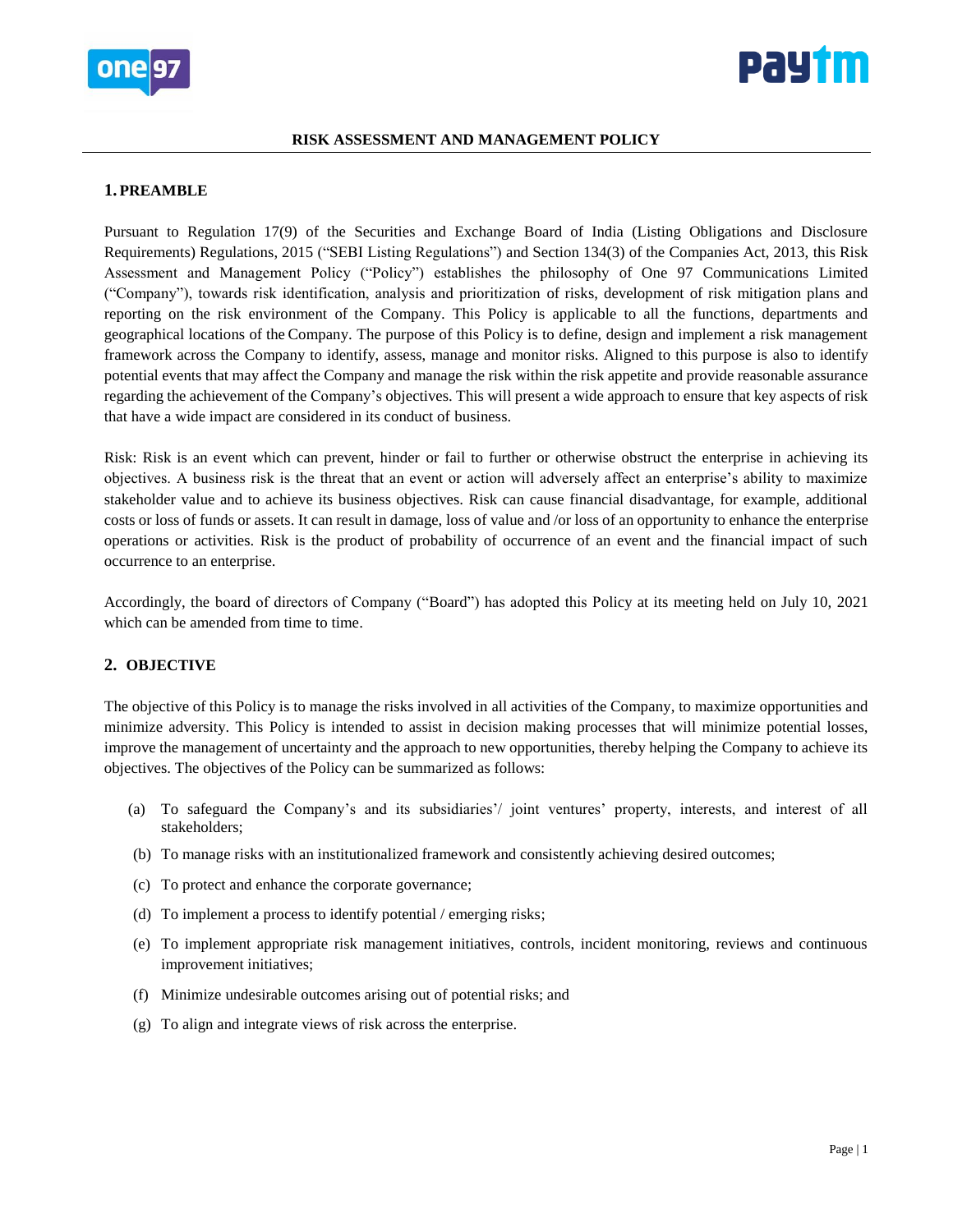



## **3. COMPONENTS OF A SOUND RISK MANAGEMENT SYSTEM**

The risk management system in the Company should have the following key features:

- (a) Active board of directors, committee and senior management oversight;
- (b) Appropriate policies, procedures and limits;
- (c) Comprehensive and timely identification, measurement, mitigation, controlling, monitoring and reporting of risks;
- (d) Appropriate management information systems at the business level;
- (e) Comprehensive internal controls in accordance with current regulations and business size and scale; and
- (f) A risk culture and communication framework

### **4. RISK GOVERNANCE**

An organization's ability to conduct effective risk management is dependent upon having an appropriate risk governance structure and well-defined roles and responsibilities. Risk governance signifies the way the business and affairs of an entity are directed and managed by its Board and executive management.

# **5. RISK MANAGEMENT FRAMEWORK**

The risk management committee formed by the Board shall periodically review the risk assessment and management policy of the Company and evaluate the risk management systems so that management controls the risk through a properly defined network.

Heads of departments shall be responsible for implementation of the risk management system as may be applicable to their respective areas of functioning.

## **6. RISK MANAGEMENT COMMITTEE**

The Risk Management Committee shall have minimum three (3) members with majority of them being members of the Board of Directors, including at least two thirds of members of the Risk Management Committee shall comprise independent directors.

The Chairperson of the Risk Management Committee shall be a member of the Board of Directors and senior executives of the Company may be members of the Risk Management Committee.

The Risk Management Committee shall meet at least twice in a year. The quorum for a meeting of the Risk Management Committee shall be either two (2) members or one third of the members of the Risk Management Committee, whichever is higher, including at least one member of the Board of Directors in attendance.

The meetings of the Risk Management Committee shall be conducted in such a manner that on a continuous basis not more than one hundred and eighty (180) days shall elapse between any two consecutive meetings of the Risk Management Committee.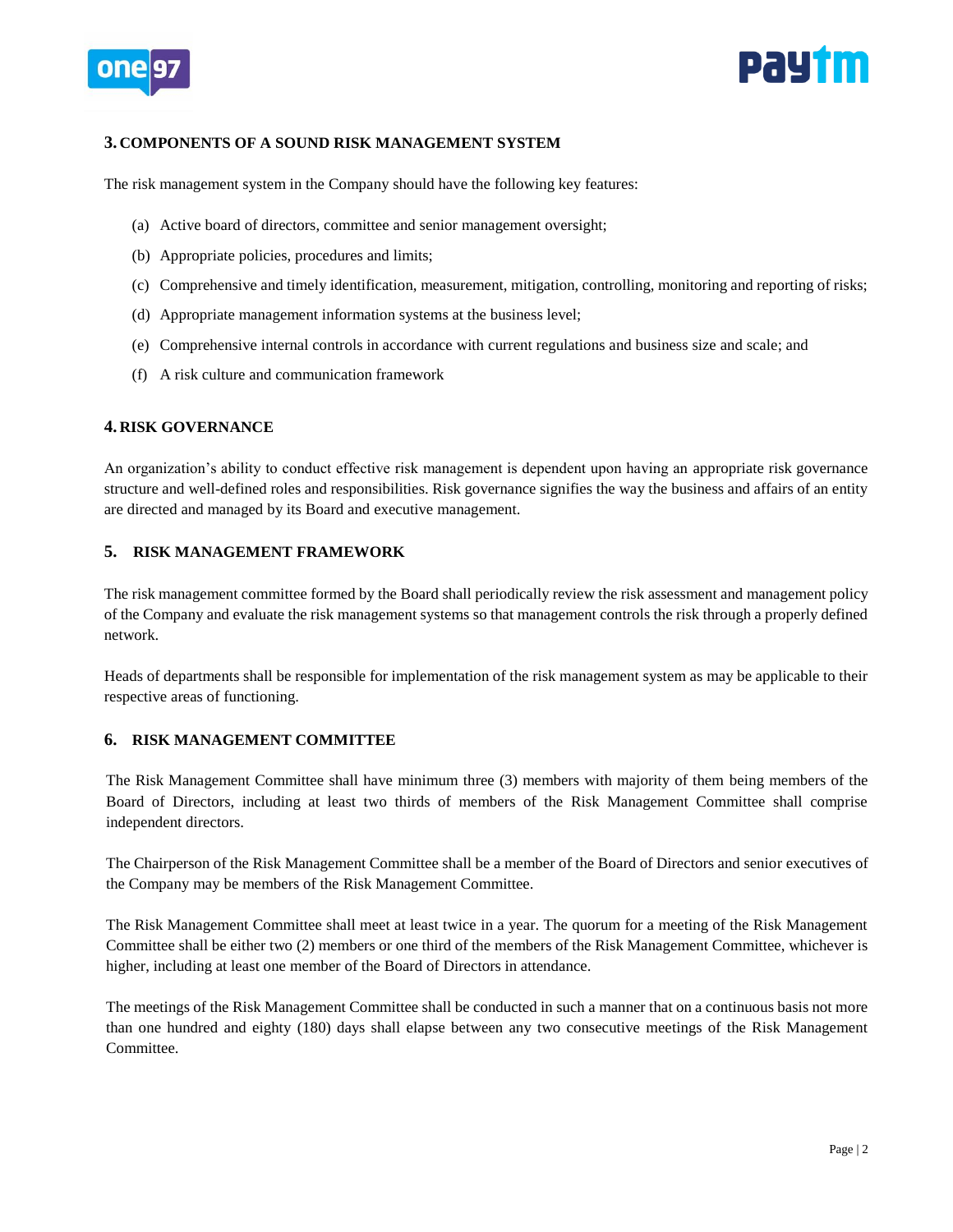



## **7. RISK MANAGEMENT PROCESS**

Conscious that no entrepreneurial activity can be undertaken without assumption of risks and associated reward opportunities, the Company operates on a risk management process /framework aimed at minimization of identifiable risks after evaluation so as to enable management to take informed decisions.

Broad outline of the framework is as follows:

**a) Risk Identification:** Management identifies potential events that may positively or negatively affect the Company's ability to implement its strategy and achieve its objectives and performance goals.

[Risks can be identified under the following broad categories. This is an illustrative list and not necessarily an exhaustive classification.

- (i) Internal risks including:
	- Strategic Risk: Competition, inadequate capacity, high dependence on a single customer/vendor.
	- Business Risk: Project viability, process risk, technology obsolescence/ changes, development of alternative products.
	- Finance Risk: Liquidity, credit, currency fluctuation.
	- Environment Risk: Non-compliances to environmental regulations, risk of health to people at large.
	- Personnel Risk: Health & safety, high attrition rate, incompetence.
	- Operational Risk: Process bottlenecks, non-adherence to process parameters/ pre-defined rules, fraud risk.
	- Reputation Risk: Brand impairment, product liabilities.
	- Regulatory Risk: Non-compliance to statutes, change of regulations.
	- Technology Risk: Innovation and obsolescence.
	- Information and Cyber Security Risk: Cyber security related threats and attacks, Data privacy and data availability.
- (ii) External risks including:
	- Sectoral Risk: Unfavorable consumer behavior in relation to the relevant sector etc.
	- Sustainability Risk: Environmental, social and governance relates risks.
	- Political Risk: Changes in the political environment, regulation/ deregulation due to changes in political environment.
- **b) Root Cause Analysis:** Undertaken on a consultative basis, root cause analysis enables tracing the reasons / drivers for existence of a risk element and helps developing appropriate mitigation action.
- **c) Risk Scoring:** Management considers qualitative and quantitative methods to evaluate the likelihood and impact of identified risk elements. Likelihood of occurrence of a risk element within a finite time is scored based on polled opinion or from analysis of event logs drawn from the past. Impact is measured based on a risk element's potential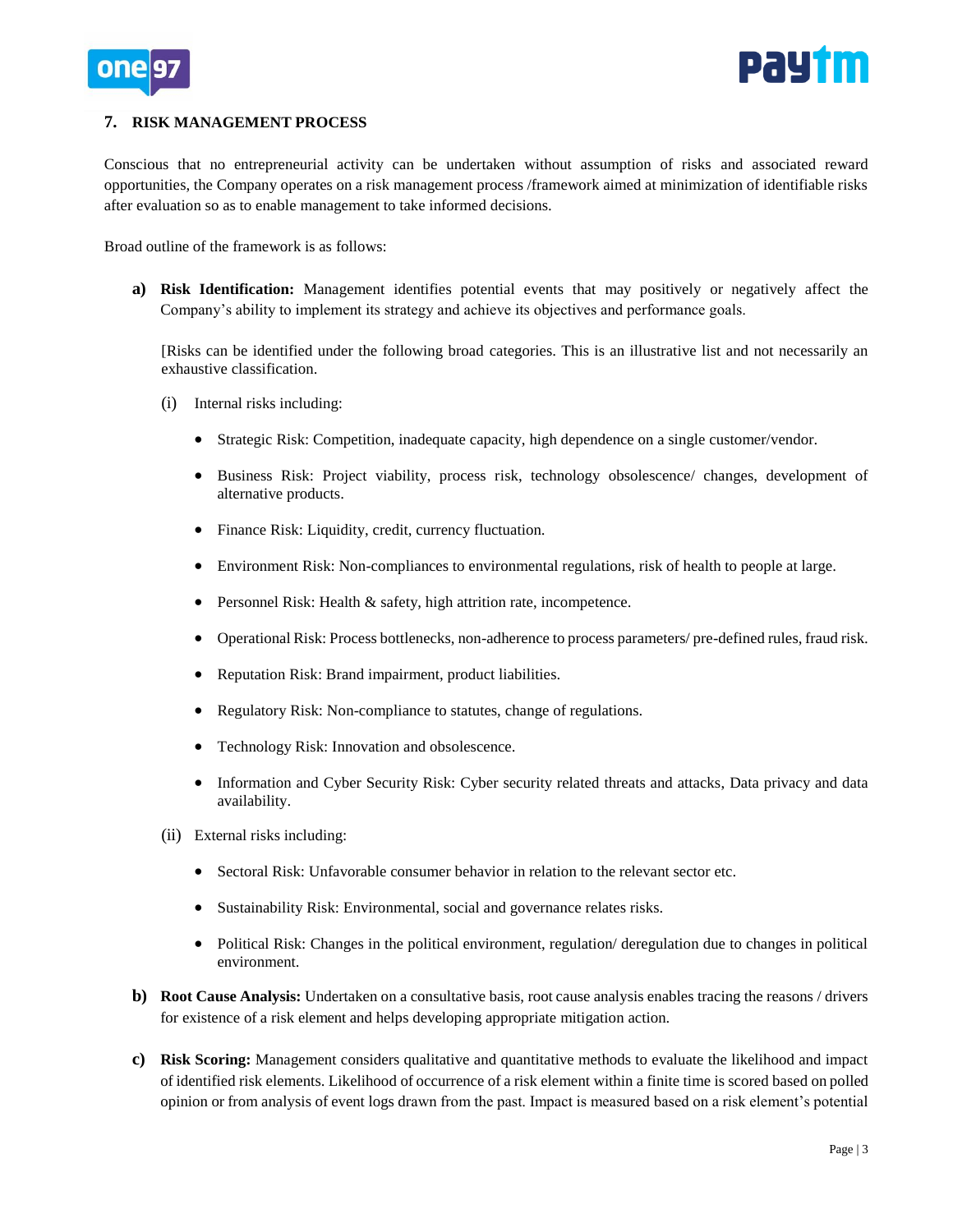

impact on revenue, profit, balance sheet, reputation, business and system availability etc. should the risk element materialize. The composite score of impact and likelihood are tabulated in an orderly fashion. The Company has assigned quantifiable values to each risk element based on the "impact" and "likelihood" of the occurrence of the risk on a scale of 1 to 4 asfollows.

| Impact   | <b>Score</b> | <b>Likelihood</b> |
|----------|--------------|-------------------|
| Minor    |              | Low               |
| Moderate |              | Medium            |
| High     |              | High              |
| Critical |              | Certain           |

The resultant "action required" is derived based on the combined effect of impact & likelihood and is quantified as per the summary below.

# **d) Risk Categorization:**

The identified risks are further grouped in to (a) preventable; (b) strategic; and (c) external categories to homogenize risks.

- (i) Preventable risks are largely internal to the Company and are operational in nature. The endeavor is to reduce /eliminate the events in this category as they are controllable. Standard operating procedures and audit plans are relied upon to monitor and control such internal operational risks that are preventable.
- (ii) Strategy risks are voluntarily assumed risks by the senior management in order to generate superior returns / market share from its strategy. Approaches to strategy risk is 'accept'/'share', backed by a riskmanagement system designed to reduce the probability that the assumed risks actually materialize and to improve the Company's ability to manage or contain the risk events should they occur.
- (iii) External risks arise from events beyond organization's influence or control. They generally arise from natural and political disasters and major macroeconomic shifts. Management regularly endeavours to focus on their identification and impact mitigation through 'avoid'/'reduce' approach that includes measures like business continuity plan / disaster recovery management plan / specific loss insurance / policy advocacy etc.

## **e) Risk Prioritization:**

Based on the composite scores, risks are prioritized for mitigation actions and reporting

## **f) Risk Mitigation Plan:**

Management develops appropriate responsive action on review of various alternatives, costs and benefits, with a view to managing identified risks and limiting the impact to tolerance level. Risk mitigation plan drives policy development as regards risk ownership, control environment timelines, standard operating procedure, etc.

Risk mitigation plan is the core of effective risk management. The mitigation plan covers:

- (i) Required action(s);
- (ii) Required resources;
- (iii) Responsibilities;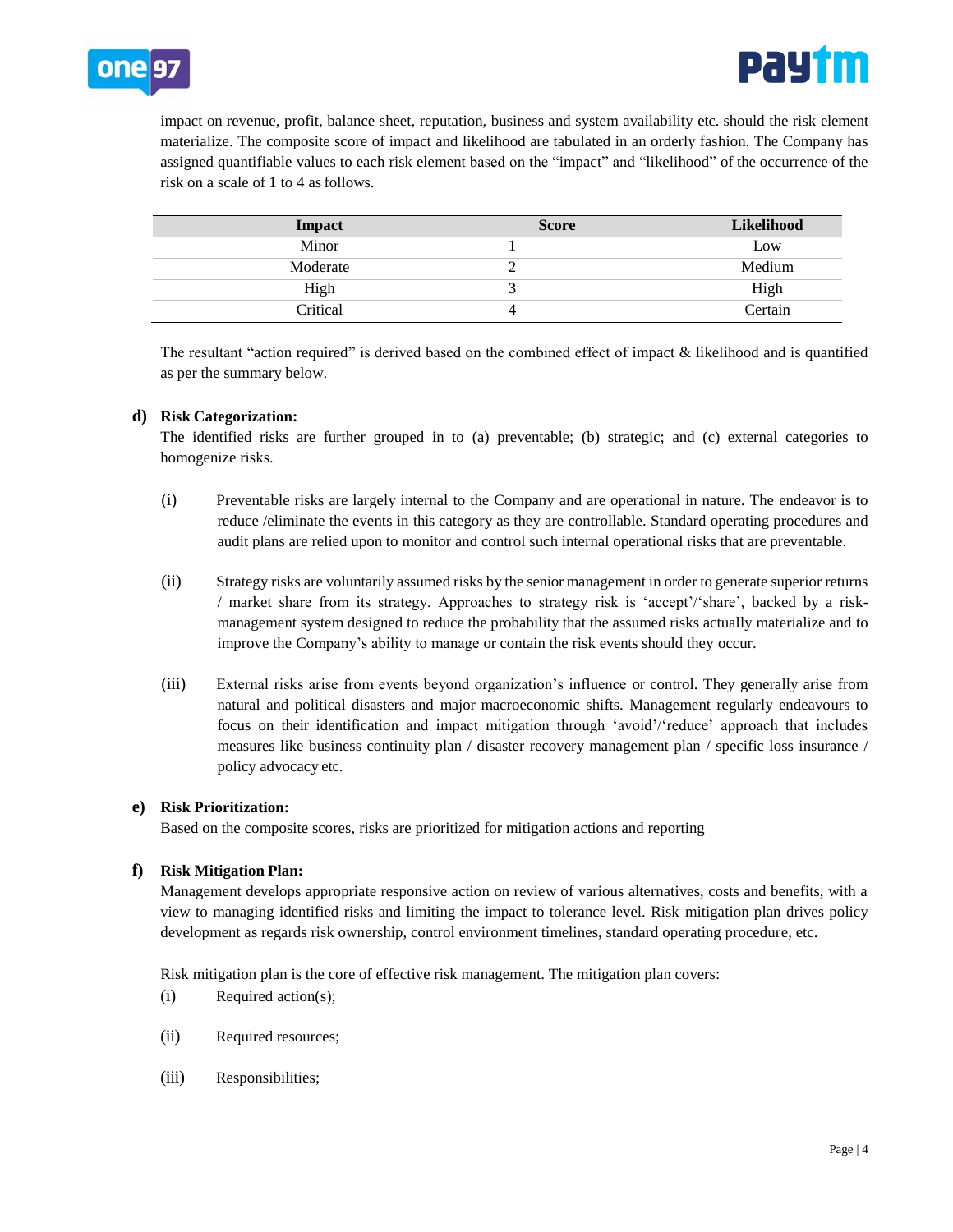



(iv) Timing;

- (v) Performance measures; and
- (vi) Reporting and monitoring requirements

The mitigation plan may also covers (i) preventive controls - responses to stop undesirable transactions, events, errors or incidents occurring; (ii) detective controls - responses to promptly reveal undesirable transactions, events, errors or incidents so that appropriate action can be taken; (iii) corrective controls - responses to reduce the consequences or damage arising from crystallization of a significant incident.

Therefore, it is drawn with adequate precision and specificity to manage identified risks in terms of documented approach (accept, avoid, reduce, share) towards the risks with specific responsibility assigned for management of the risk events.

### **g) Risk Monitoring:**

It is designed to assess on an ongoing basis, the functioning of risk management components and the quality of performance over time. Staff members are encouraged to carry out assessments throughout the year.

"Fraud & Operations Risk" team works on a robust and dynamic real-time transaction monitoring mechanism via an automated rule engine already in place. This engine functions basis predefined set of rules. Our Operations Risk team comprises Risk Experts and Data Scientists who evaluate and monitor merchant transaction and market trends to raise alerts which are actioned as per the alert monitoring protocols.

### **h) Options for dealing with risk**

There are various options for dealing with risk.

**Tolerate –** If we cannot reduce the risk in a specific area (or if doing so is out of proportion to the risk) we can decide to tolerate the risk; i.e., do nothing further to reduce the risk. Tolerated risks are simply listed in the corporate risk register.

**Transfer –** Here risks might be transferred to other organizations, for example by use of insurance or transferring out an area of work.

**Terminate –** This applies to risks we cannot mitigate other than by not doing work in that specific area. So if a particular project is of very high risk and these risks cannot be mitigated we might decide to cancel the project.

#### **i) Risk Reporting:**

Periodically, key risks are reported to the Board or risk management committee with causes and mitigation actions undertaken/ proposed to be undertaken.

The internal auditor carries out reviews of the various systems of the Company using a risk based audit methodology. The internal auditor is charged with the responsibility for completing the agreed program of independent reviews of the major risk areas and is responsible to the audit committee which reviews the report of the internal auditors on a quarterly basis.

The statutory auditors carries out reviews of the Company's internal control systems to obtain reasonable assurance to state whether an adequate internal financial controls system was maintained and whether such internal financial controls system operated effectively in the company in all material respects with respect to financial reporting.

On regular periodic basis, the Board will, on the advice of the audit committee, receive the certification provided by the CEO and the CFO, on the effectiveness, in all material respects, of the risk management and internal control system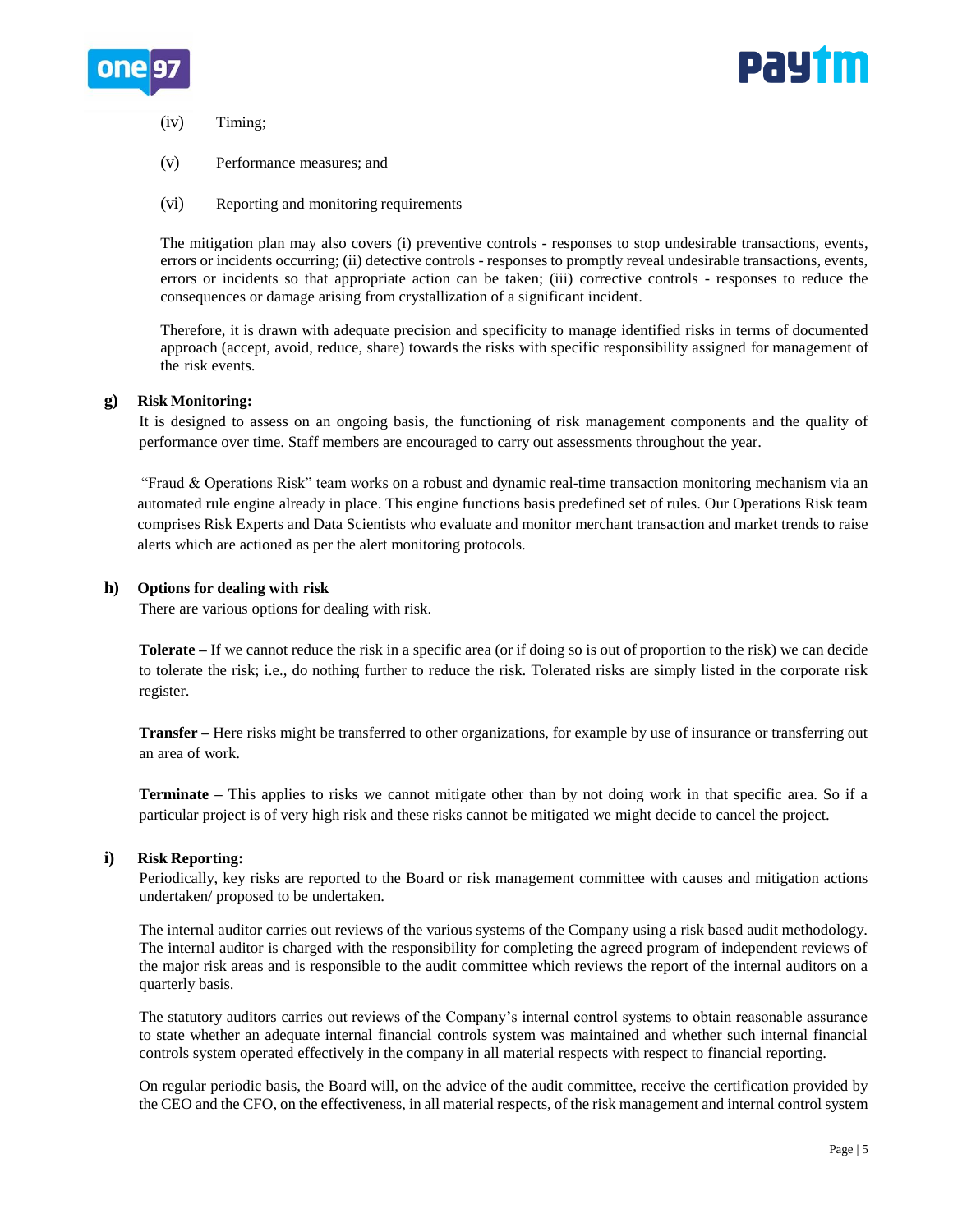



in relation to material business risks.

The Board shall include a statement indicating development and implementation of a risk management policy for the Company including identification of elements of risk, if any, which in the opinion of the Board may threaten the existence of the Company.

### **j) Risk Management Measures adopted in general by the Company:**

The Company has adopted various measures to mitigate the risk arising out of various areas described above, including but not limited to the following:

- (i) A well-defined organization structure;
- (ii) Defined flow of information to avoid any conflict or communication gap;
- (iii) Hierarchical support personnel to avoid work interruption in absence/ non-availability of functional heads;
- (iv) Discussion and implementation on financial planning with detailed business plans;
- (v) Detailed discussion and analysis of periodic budgets;
- (vi) Employees training and development programs;
- (vii) Internal control systems to detect, resolve and avoid any frauds;
- (viii) Systems for assessment of creditworthiness of existing and potential contractors/subcontractors/ dealers/vendors/ end-users;
- (ix) Redressal of grievances by negotiations, conciliation and arbitration; and
- (x) Defined recruitment policy.

# **8. RESPONSIBILITY FOR RISK MANAGEMENT**

| <b>Responsibility</b><br>holder | <b>Responsibilities</b>                                                                                                                                                                                                                                                                                                                                                                                          |
|---------------------------------|------------------------------------------------------------------------------------------------------------------------------------------------------------------------------------------------------------------------------------------------------------------------------------------------------------------------------------------------------------------------------------------------------------------|
| Board                           | The Company's risk management architecture is overseen by the Board and the policies to<br>manage risks are approved by the Board. Its role includes the following:                                                                                                                                                                                                                                              |
|                                 | Ensure that the organization has proper risk management framework                                                                                                                                                                                                                                                                                                                                                |
|                                 | Define the risk strategy, key areas of focus and risk appetite for the company                                                                                                                                                                                                                                                                                                                                   |
|                                 | Approve various risk management policies including the code of conduct and ethics                                                                                                                                                                                                                                                                                                                                |
|                                 | Ensure that senior management takes necessary steps to identify, measure, monitor and<br>$\bullet$<br>control these risks                                                                                                                                                                                                                                                                                        |
| Audit<br>Committee              | The Audit Committee assists the Board in carrying out its oversight responsibilities relating to<br>the Company's (a) financial reporting process and disclosure of financial information in<br>financial statements and other reporting practices, b) internal control, and c) compliance with<br>laws, regulations, and ethics (d) financial and risk management policies. Its role includes the<br>following: |
|                                 | Setting policies on internal control based on the organisation's risk profile, its ability to<br>manage the risks identified and the cost/benefit of related controls;                                                                                                                                                                                                                                           |
|                                 | Seeking regular assurance that the system of internal control is effective in managing risks<br>٠<br>in accordance with the Board's policies.                                                                                                                                                                                                                                                                    |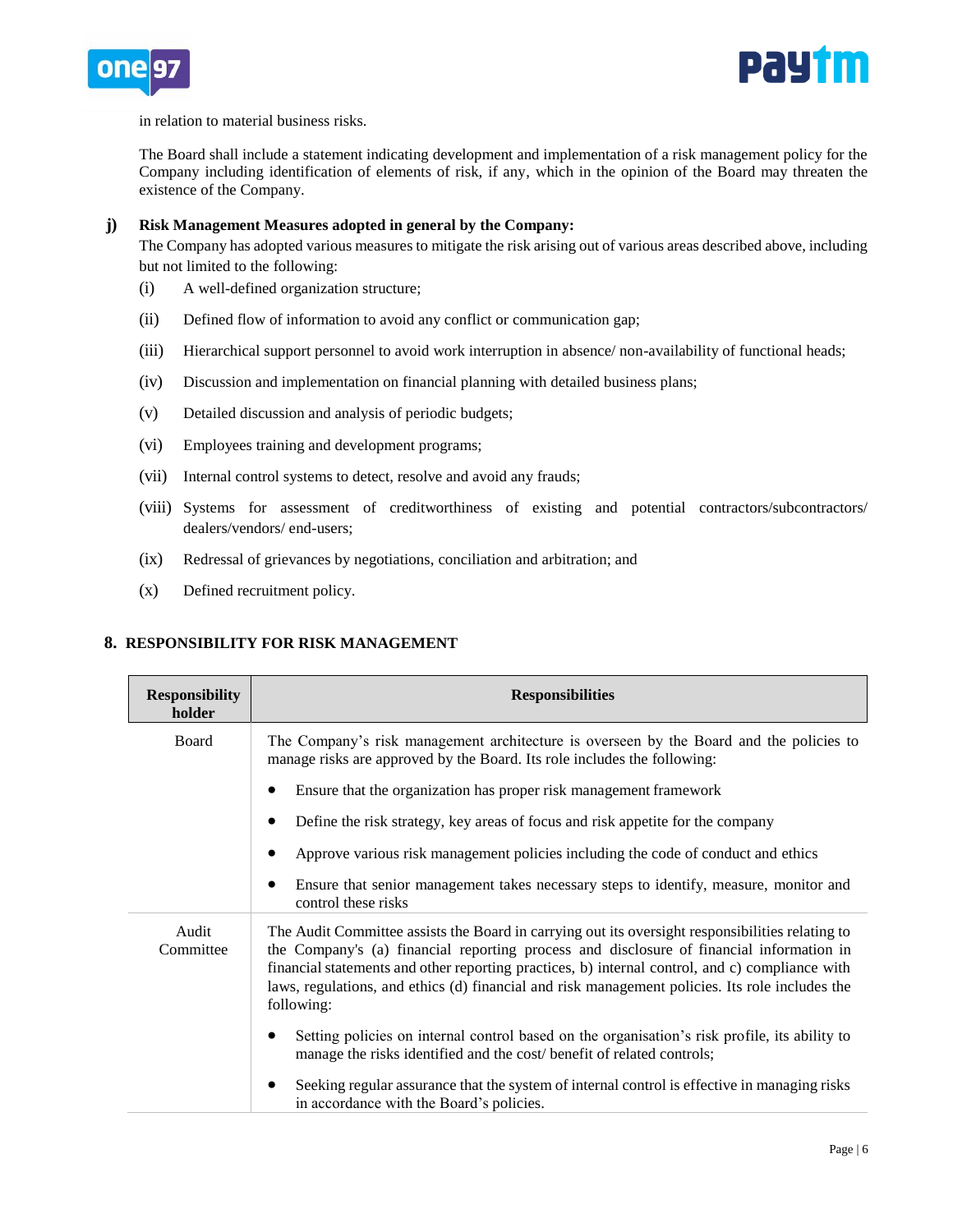



|                                        | Ensure that senior management monitors the effectiveness of internal control system                                                                                                                                                                    |
|----------------------------------------|--------------------------------------------------------------------------------------------------------------------------------------------------------------------------------------------------------------------------------------------------------|
|                                        | Help in identifying risk, assessing the risk, policies $\ell$ guidance notes to respond its risks<br>and thereafter frame policies for control and monitoring.                                                                                         |
| <b>Risk</b><br>Management<br>Committee | The Risk Management Committee, as constituted by the Board, is the key committee which<br>implements and coordinates the risk function as outlined in this policy on an ongoing basis. Its<br>role includes the following:                             |
|                                        | • Ensure that appropriate methodology, processes and systems are in place to monitor and<br>evaluate risks associated with the business of the Company;                                                                                                |
|                                        | Monitor and oversee implementation of the risk management policy, including evaluating<br>$\bullet$<br>the adequacy of risk management systems;                                                                                                        |
|                                        | Periodically review the risk management policy, at least once in two years, including by<br>$\bullet$<br>considering the changing industry dynamics and evolving complexity, and recommend for<br>any amendment or modification thereof, as necessary; |
|                                        | • Keep the Board of directors of the Company informed about the nature and content of its<br>discussions, recommendations and actions to be taken;                                                                                                     |
|                                        | • Review the appointment, removal and terms of remuneration of the Chief Risk Officer (if<br>any);                                                                                                                                                     |
|                                        | To implement and monitor policies and/or processes for ensuring cyber security; and<br>$\bullet$                                                                                                                                                       |
|                                        | any other similar or other functions as may be laid down by Board from time to time and/or as<br>may be required under applicable law.                                                                                                                 |

## **9. BUSINESS CONTINUITY PLAN**

Business Continuity Plan (BCP) is a step-by-step guide to follow response to a natural or man-made crisis or any other incident that negatively affects the firm's key processes or service delivery. The objective of the Business Continuity Plan is to support the business process recovery in the event of a disruption or crisis. This can include short or long-term crisis or other disruptions, such as fire, flood, earthquake, explosion, terrorism, tornadoes, extended power interruptions, hazardous chemical spills, Epidemic and Pandemic and other natural or man-made disasters.

## **10.COMMUNICATION AND CONSULTATION**

Appropriate communication and consultation with internal and external stakeholders should occur at each stage of the risk management process as well as on the process as a whole.

## **11. DISCLAIMER CLAUSE**

The risks outlined above are not exhaustive and are for information purposes only. Management is not an expert in assessment of risk factors, risk mitigation measures and management's perception of risks. Readers are therefore requested to exercise their own judgment in assessing various risks associated with the Company.

### **12. PERIODICAL REVIEW OF EFFECTIVENESS**

Effectiveness of risk management framework is ensured through periodical review of this Policy, provided that such review should be undertaken at least once in two years. As the risk exposure of any business may undergo change from time to time due to the changing industry dynamics, evolving complexity and continuously changing environment, the updation and review of this Policy will be done as and when required, by the risk management committee to ensure it meets the requirements of legislation and the needs of organisation.